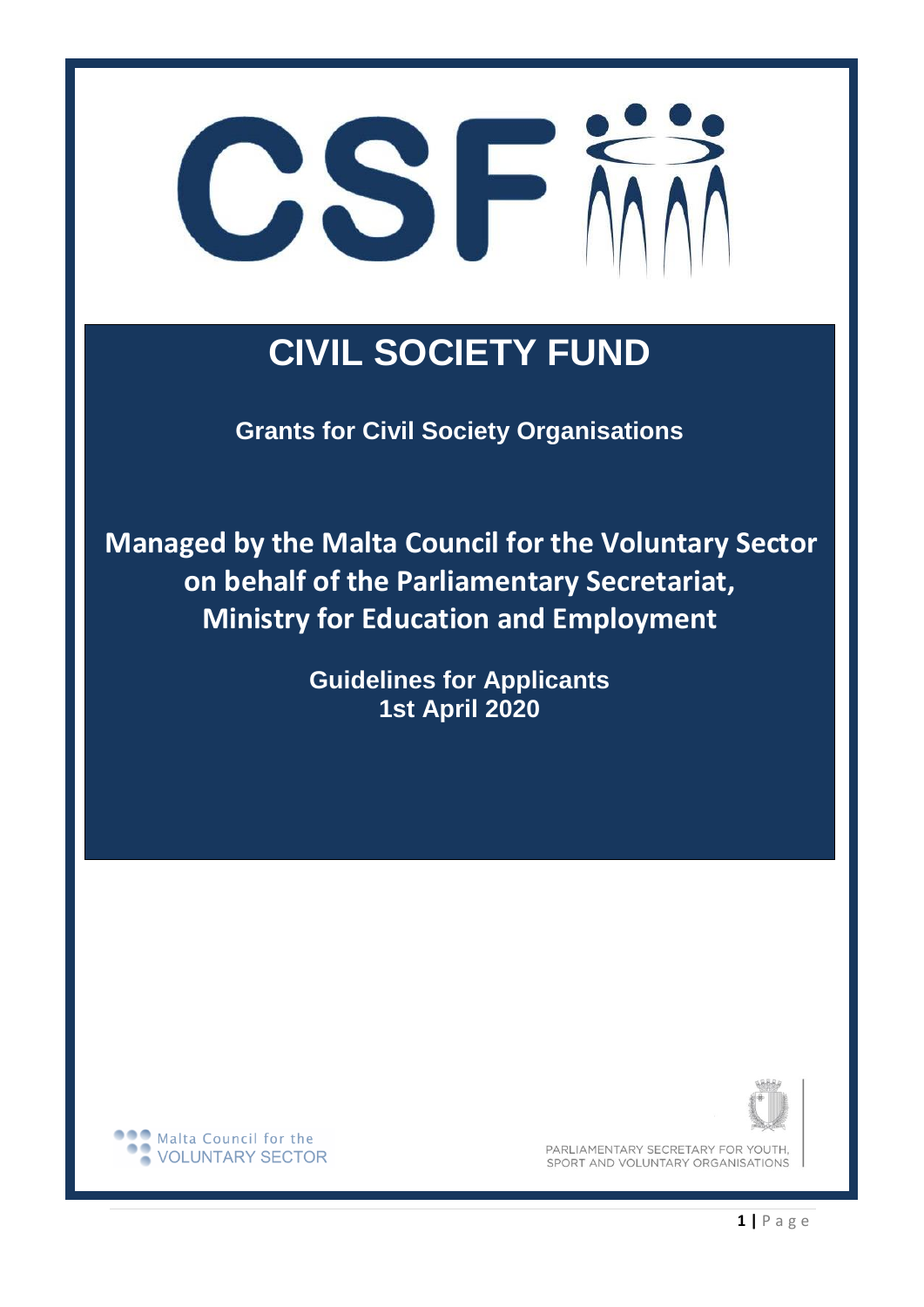# **CIVIL SOCIETY FUND GRANTS FOR CIVIL SOCIETY ORGANISATIONS Guidelines for Applicants 2020**

## Contents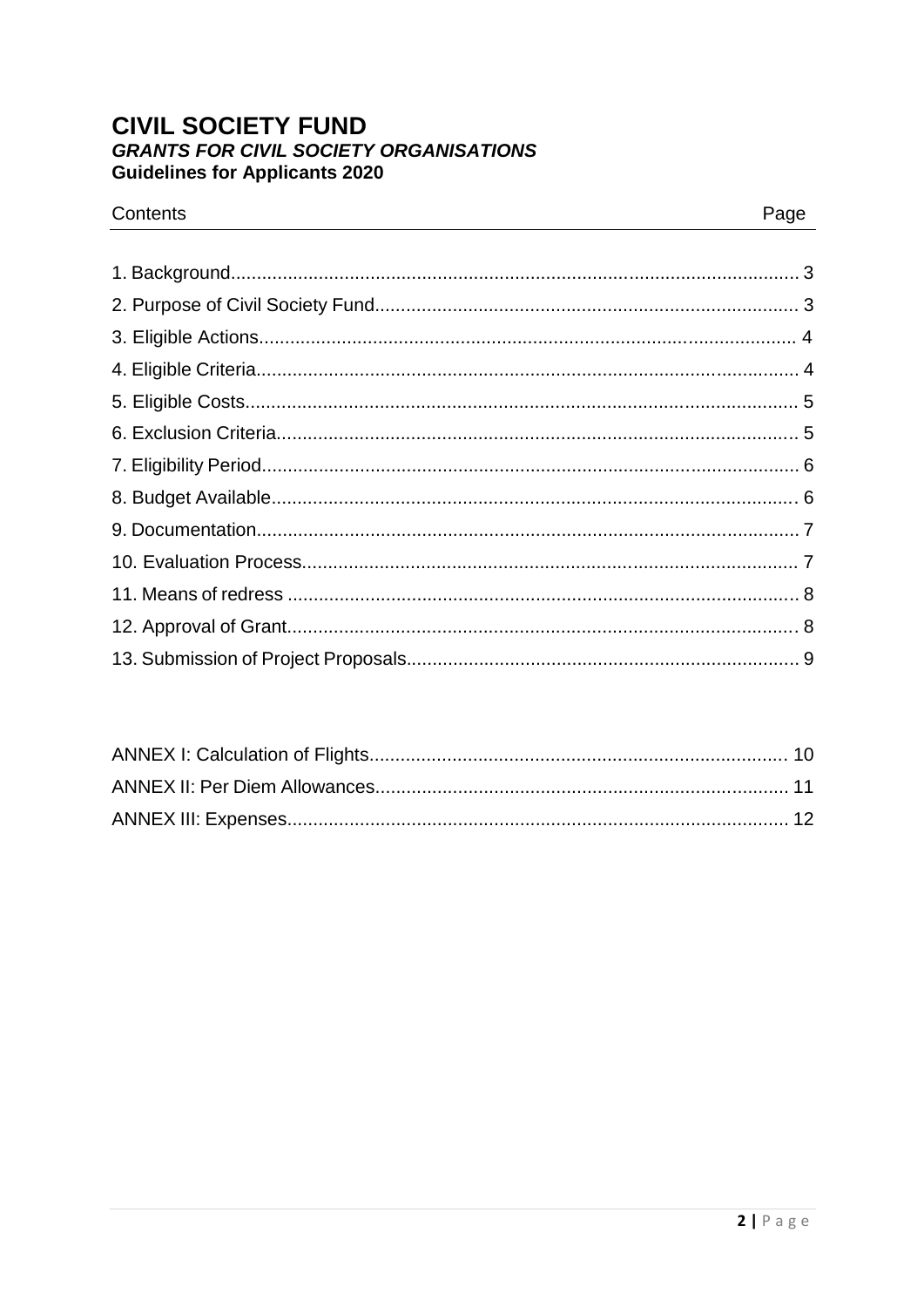#### **1. Background**

 $\overline{a}$ 

Civil Society Organisations (hereinafter 'CSOs'<sup>1</sup> ) are considered to be the backbone of any democratic society. CSOs often fail to adopt an active role at European Union (EU) level role primarily because of financial restraints. As a result, the government is committed to provide financial incentives to support CSOs engagement in activities with other organisations not only at a local level but also at a European level with the aim to encourage the exchange of best practices, knowledge and information among organisations at a local and at an international level.

**Potential applicants are encouraged to read the following Guidelines thoroughly to avoid submitting ineligible e-applications.** 

## **2. Purpose of the Civil Society Fund**

This fund is intended to provide successful applicants with financial assistance for the purpose of facilitating their affiliation with and their participation in European groupings, associations, federations, confederation networks, and training related to EU Policy/Programmes.

The objectives of the Civil Society Fund (CSF) are the following:

- 1. To assist CSOs to keep abreast with the developments occurring at EU level;
- 2. To enable CSOs to better educate their members on EU matters related to their respective fields of competence; and
- 3. To enable CSOs to participate effectively in the decision-making process at European level.

<sup>1</sup> According to the European Commission, Civil Society Organisations (CSO's) encompasses non-governmental organisations (voluntary organisations), grassroots organisations, cooperatives, trade unions, professional associations, universities, media and independent foundations.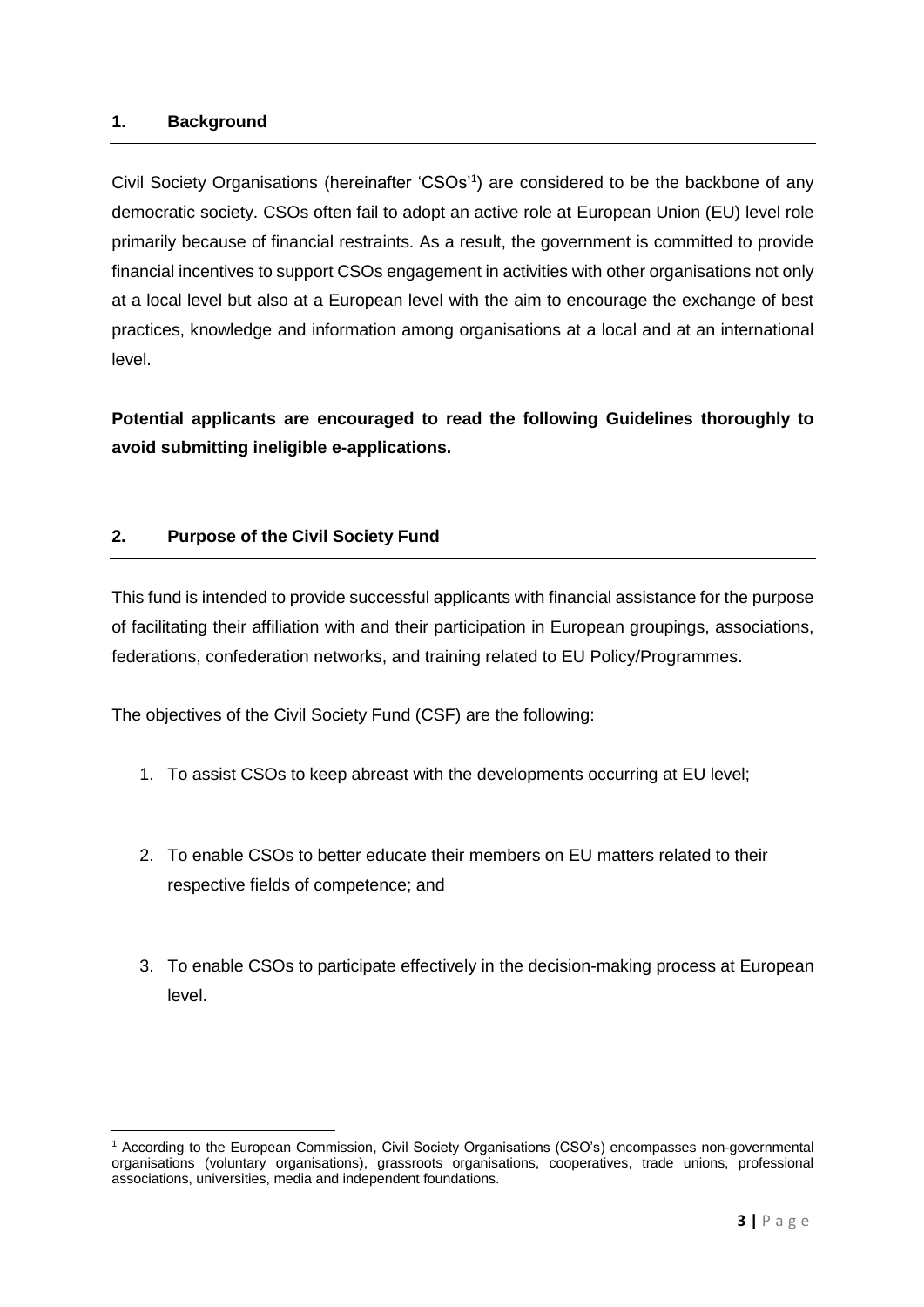Applicants are to submit a proposal that corresponds with the following eligible actions:

**Action 1:** The affiliation of CSOs with European umbrella organisations, grouping, federations, confederations or networks.

and/or

**Action 2:** Attendance at conferences, seminars and meetings abroad in relation to affiliations in European umbrella organisations, groupings, federations, confederations or networks and participation in Training Abroad related to EU Policy or Programmes.

Allocation of these funds shall be at the discretion of the Civil Society Fund (CSF) Evaluation Committee who are responsible for allocating funds. The Committee will award the funds on the basis of the merits of the proposal submitted by the CSO according to the eligibility and selection criteria established in these Guidelines.

# **4. Eligible Criteria**

**.** 

Eligible applicants are Civil Society Organisations that include one of the following:

- Voluntary, self-governing organisations not subject to direction by public authorities, independent of political control, enrolled and compliant with the Commissioner for Voluntary Organisations in terms of the Voluntary Organisations Act.
- Social Partners or any other Civil Society Organisation having official recognition under some specific law or regulation or administrative  $act<sup>2</sup>$ .
- CSOs that are established for the specific purpose of meeting needs in the general interest or in the interest of their mission statement and not having an industrial or commercial character.

<sup>&</sup>lt;sup>2</sup> Constituted Bodies benefiting from funds under other budget lines of the CSF or under any fund that may come into existence whereby such constituted bodies would be provided with financial assistance for EU-related activities are not eligible for co-financing under this call.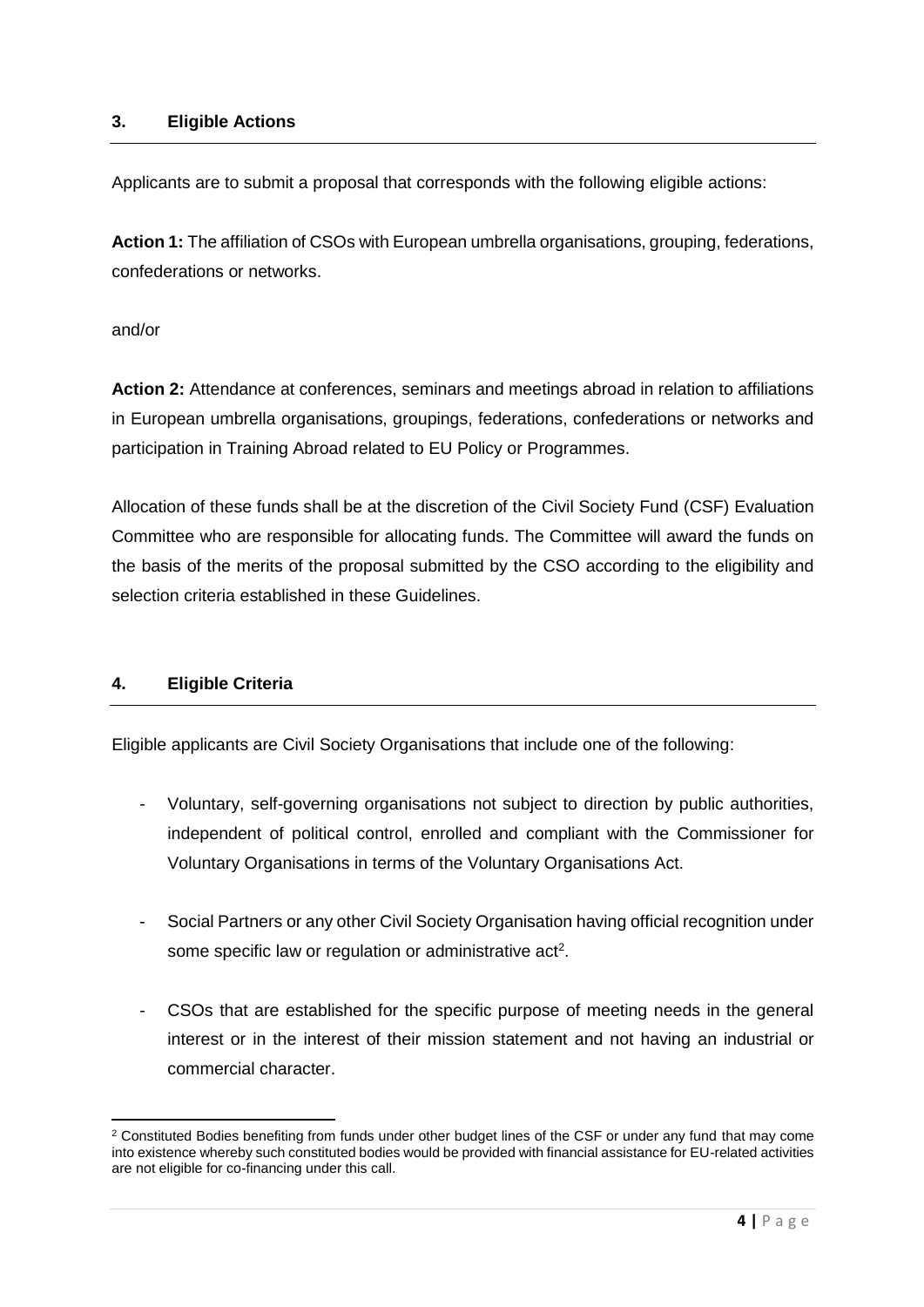#### **5. Eligible Costs**

- 1. Affiliation Fees, Flights (Annex I), Conference registration fees are considered as eligible costs.
- 2. Once the grant is approved, a consequent subsistence fee will be reimbursed through a daily rate (Annex II).
- 3. VAT is an eligible cost when it is borne by the Beneficiary. This must be listed separately on an invoice.

## **6. Exclusion Criteria**

Potential applicants may not participate in this call for proposals or be awarded funds if:

- They are bankrupt or being wound up, or are having their affairs administered by the courts, have entered into an arrangement with creditors, have suspended activities, are the subject of proceedings concerning those matters, or are in any analogous situation arising from a similar procedure provided for in national legislation or regulations; and / or
- They have been convicted of an offence concerning professional conduct by a judgement which is *res judicata* (i.e. against which no appeal is possible); and / or
- They are guilty of grave professional misconduct proven by any means which the European Commission can justify; and / or
- They have not fulfilled obligations relating to the payment of social security contributions or the payment of taxes in accordance with the legal provisions of the Maltese Law; and / or
- They have been the subject of a judgment which has the force of *res judicata* for fraud, corruption, involvement in a criminal organisation or any other illegal activity detrimental to Malta's or to the Unions' financial interests; and / or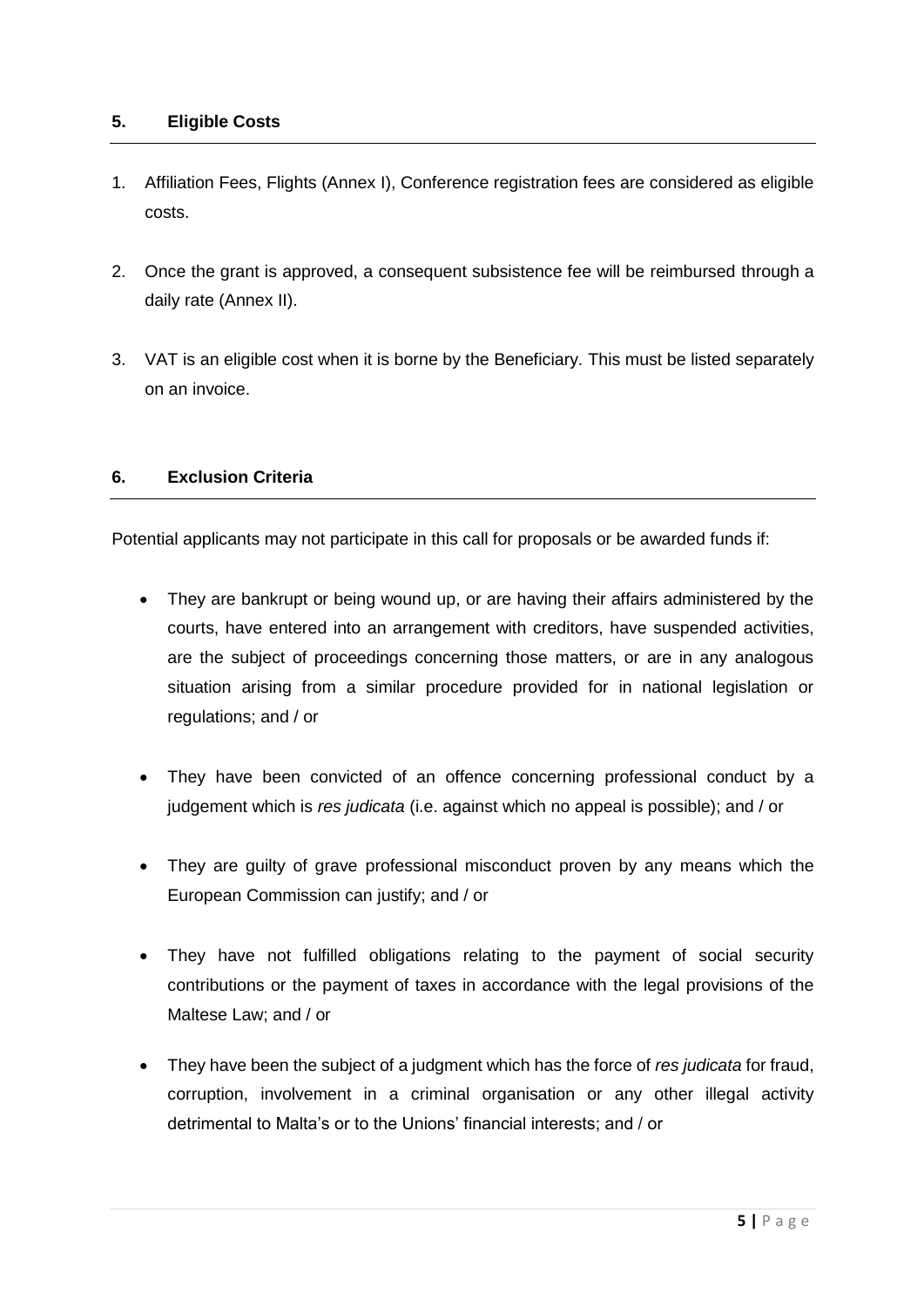- They have been declared to be in serious breach of contract for failure to comply with their contractual obligations in connection with a procurement or other grant award procedure financed by the Union budget; and / or
- The CSOs are profit-making organisations or political parties or organisations affiliated to such profit-making organisations or political parties; and / or
- They are not constituted bodies and civil society organisations recognised by law or enrolled under the Voluntary Organisations Act; and / or
- The entities are presenting an e-application for funding not related to the purpose set out under the CSF eligibility criteria; and / or
- The entities are constituted bodies benefiting under Part 1 of the CSF; and / or
- They are already receiving public funding from any other government ministry, department or entity or other institution including European Union funds for the activities for which funding is being claimed under the CSF.

# **7. Eligibility Period**

This call shall cover activities carried out during the **1 st of July 2019 until the 31 st of March 2020**. Only activities that have already taken place during this time period are eligible.

# **8. Budget Available**

Financial contribution from the CSF will not exceed **80%** of the total eligible costs borne by the respective CSO and will not exceed the amount of **€6,000.00**, whichever is the lowest, for any one organisation*. (E.g. Total Project Cost: €7,500, Reimbursement: €6,000, co-financing: €1,500).*

The amount awarded is subject to the availability of funds. The CSF Evaluation Committee may decide to allocate less than 80% to each e-application to support a larger amount of eligible applicants.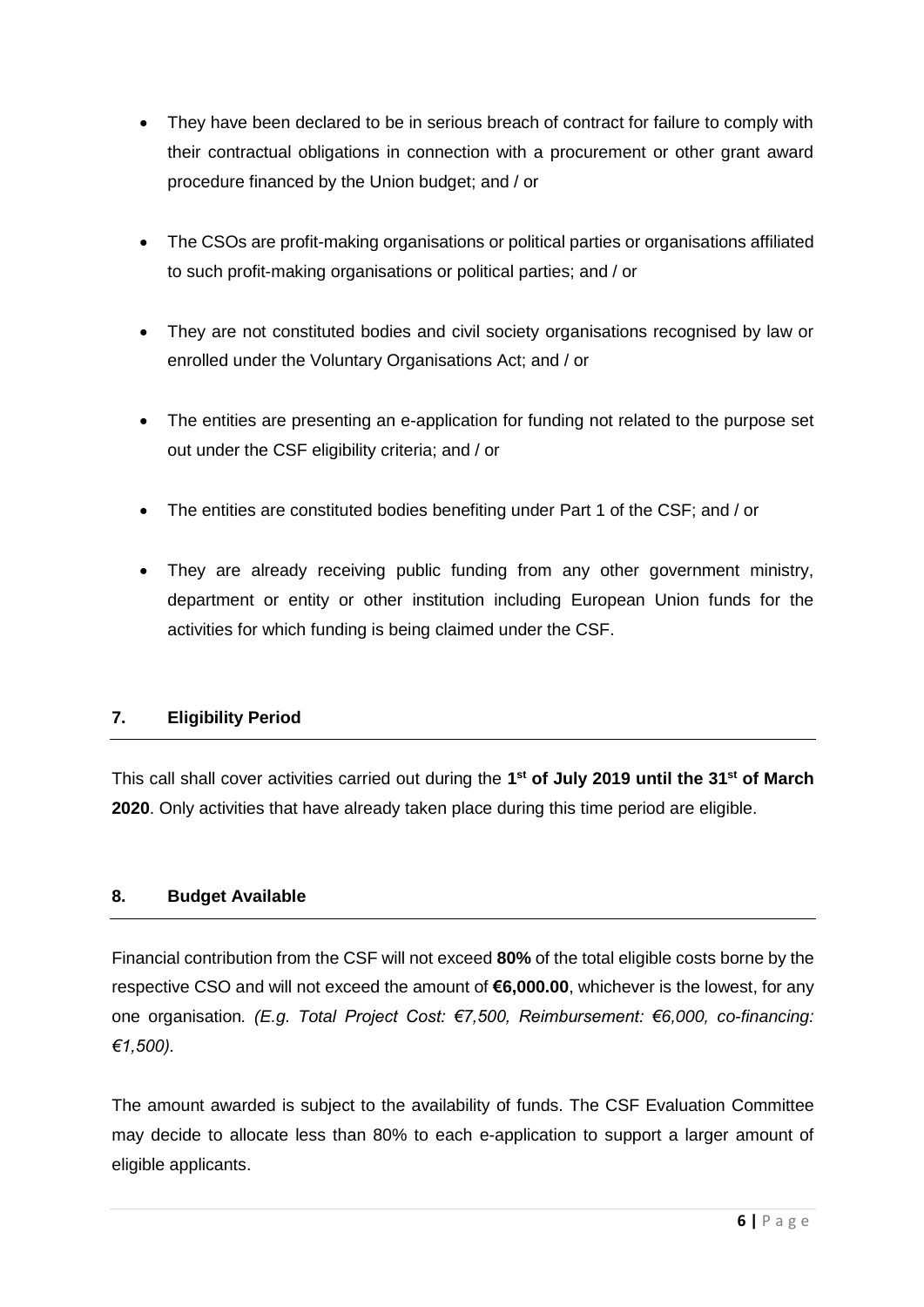#### **9. Documentation**

1. A complete e-application form.

The following documentation is to be submitted together with the e-application form in pdf format where applicable.

- 2. In the case of Action 1: proof of payment of the affiliation fee needs to be presented.
- 3. In the case of Action 2: conference invite, conference programme and/or agenda, conference registration receipt, proof of participation and other relevant documentation should be submitted. With regards to flights original invoices<sup>3</sup>/fiscal receipts, boarding passes/e-ticket and all relevant proof of payment.

Only proposals which are supported by the said documentation will be considered for reimbursement under this Call.

**Incomplete e-application forms shall be automatically rejected***.* 

*Applicants who do not provide ALL the relevant documentation (as per guidelines and as per e-application) shall have their final amount calculated as per documents submitted.* 

#### **10. Evaluation Process**

Projects received will be evaluated by the CSF Evaluation Committee in accordance with the eligibility and selection criteria. All e-applications will be assessed according to the following criteria:

#### *(i) Eligibility of the applicants*

**.** 

Verification that the applicant meets the requirements as per section 4 - 'Eligible Criteria' of the Guidelines.

<sup>&</sup>lt;sup>3</sup> As per public procurement procedures.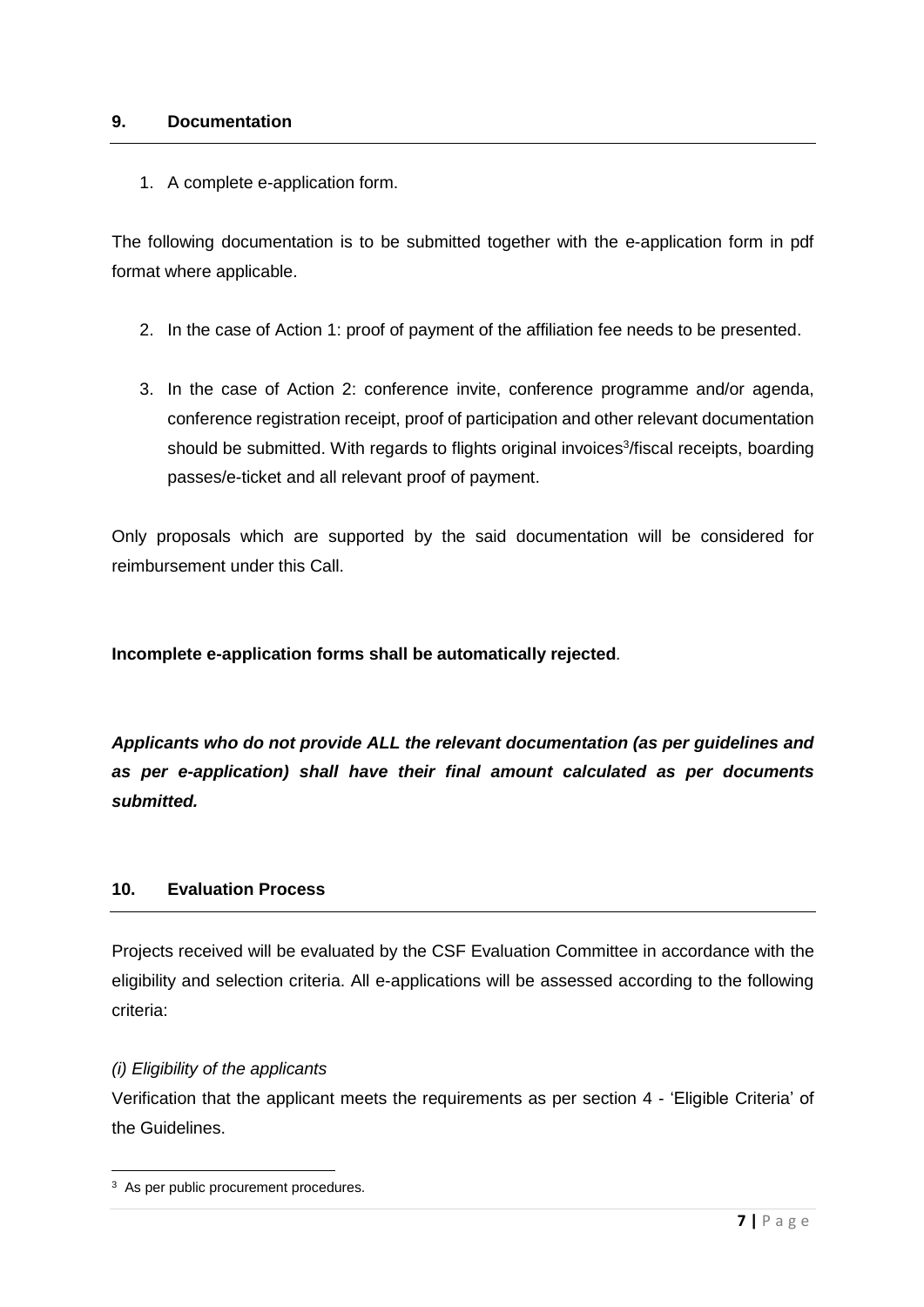# *(ii)Verification that the content of the e-application is complete*

The applicant must presents a complete e-application form, filled in with all relevant details. Applicants need to ensure that all sections of the e-application form are completed and claims are clearly defined under Annex I and II. E-applications received after the stipulated deadline will not be considered.

## *(iii) Presentation of all required documentation*

Supporting documentation is to be submitted together with the e-application in pdf format where requested. Original documentation (where applicable) is be sent via post to the following postal address: Volunteers Centre, 181, Melita Street, Valletta, VLT 1129.

Those applicants that are found not to have presented all the obligatory documentation as requested in section 9 – 'Documentation' will be informed in writing to submit the missing documentation within 5 working days of the written communication. Failure to provide these documents after the stipulated period will render that part of the request as ineligible.

#### **11. Means of redress**

If at any stage of the administrative treatment of grant e-applications, the CSOs concerned consider that they have been affected by an instance of maladministration, they may irrespective of any other means of redress, make a complaint to the Ombudsman in accordance with Chapter 385 of the Laws of Malta.

# **12. Approval of Grant**

The CSF is a national fund. When the project is selected, the beneficiary will be bound by the principles of good governance, sound financial management and the relevant national regulations pertaining to public funds.

Upon approval of the proposal, the grant allocated will be paid out in full, provided that proof of expenditure of the total amount is submitted and that the grant shall not exceed 80% of the eligible expenses incurred by the CSO up to a maximum of €6,000.00.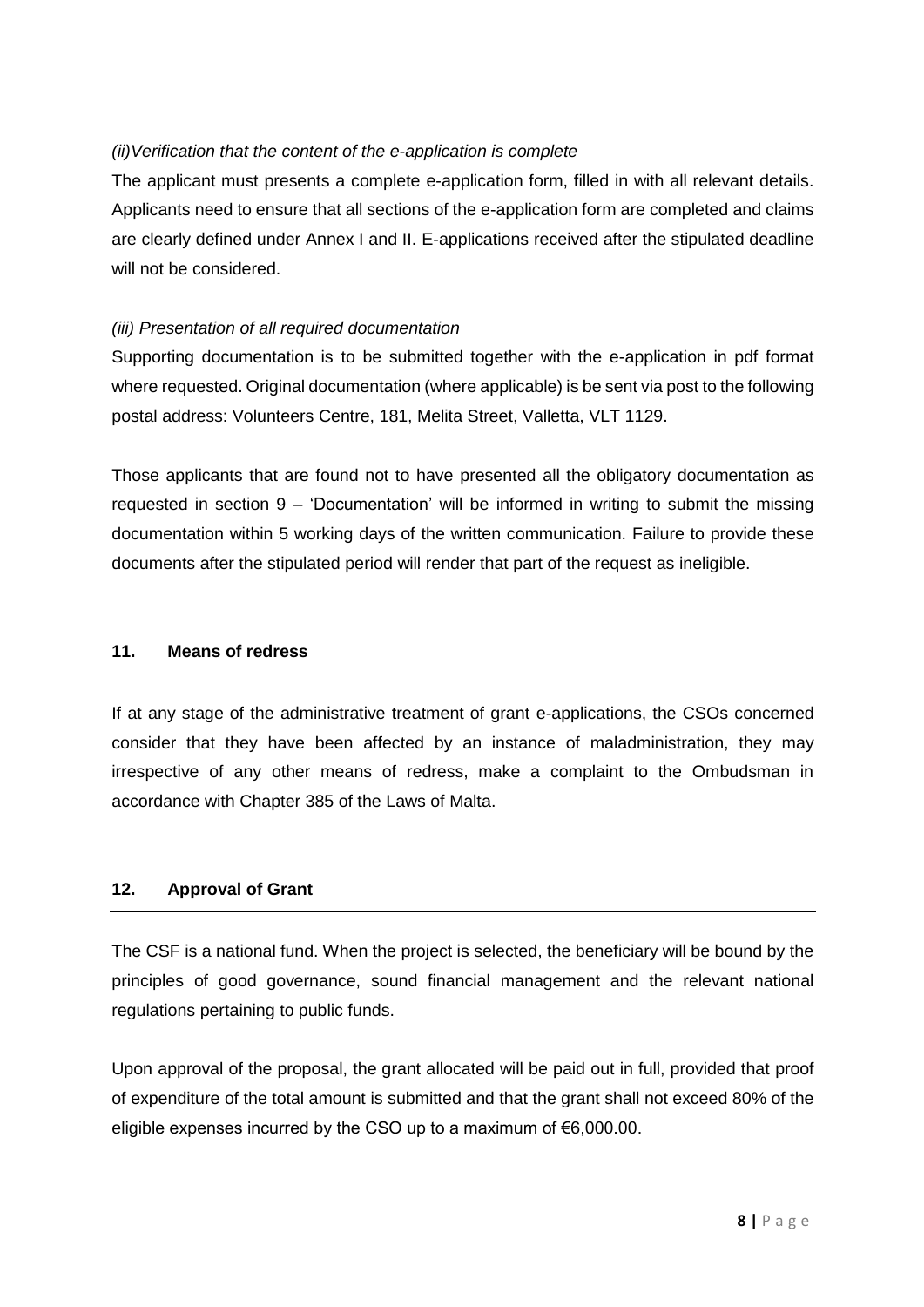# **13. Submission of Project Proposals**

| Where to apply? | $\checkmark$ Online e-applications must be submitted to the Malta Council<br>of the Voluntary Sector on line and can be found on the MCVS<br>home page www.vofunding.org.mt                                                                                                                                                                                                                                                                                                                                                                                                                                                                                                     |  |  |  |  |  |  |  |  |  |
|-----------------|---------------------------------------------------------------------------------------------------------------------------------------------------------------------------------------------------------------------------------------------------------------------------------------------------------------------------------------------------------------------------------------------------------------------------------------------------------------------------------------------------------------------------------------------------------------------------------------------------------------------------------------------------------------------------------|--|--|--|--|--|--|--|--|--|
| When to apply?  | The e-application may be submitted as of:<br><b>Wednesday 1st April 2020</b><br>The deadline to submit e-applications is:<br>$\bullet$<br>Friday 29th May 2020 till noon                                                                                                                                                                                                                                                                                                                                                                                                                                                                                                        |  |  |  |  |  |  |  |  |  |
| How to apply?   | <b>Step One: Access Website</b><br>← Access the link: www.vofunding.org.mt<br><b>Step Two: Register the Voluntary Organisation/Civil Society</b><br>Organisation<br>$\checkmark$ Click on the register button (top right)<br>$\checkmark$ Fill in details (important to include the official email address of<br>your organisation e.g. info@mcvs.com)<br>$\checkmark$ Click on submit<br>← A message stating "Thank you for registering. Your registration<br>will be validated within one (1) working day. Following<br>validation, you may proceed with the online e-application"                                                                                            |  |  |  |  |  |  |  |  |  |
|                 | <b>Step Three: Validation of Registration</b><br>$\checkmark$ After registering kindly wait for validation issued by the Malta<br>Council for the Voluntary Sector since we need to confirm that<br>the details inputted are congruent to our database.<br>$\checkmark$ Once your registration is approved the email address that you<br>would have submitted will be used for all sort of<br>correspondence related to the various funding schemes.<br>$\checkmark$ The validation will be granted by a maximum of one WORKING<br>day after registering.<br><b>Step Four: E-application form</b><br>$\checkmark$ Access the e-application form of the specific funding scheme. |  |  |  |  |  |  |  |  |  |

For further guidance, kindly contact our offices on 22481110 or send an email to Ms Rebecca Pisani on [rebecca.a.pisani@gov.mt.](mailto:rebecca.a.pisani@gov.mt)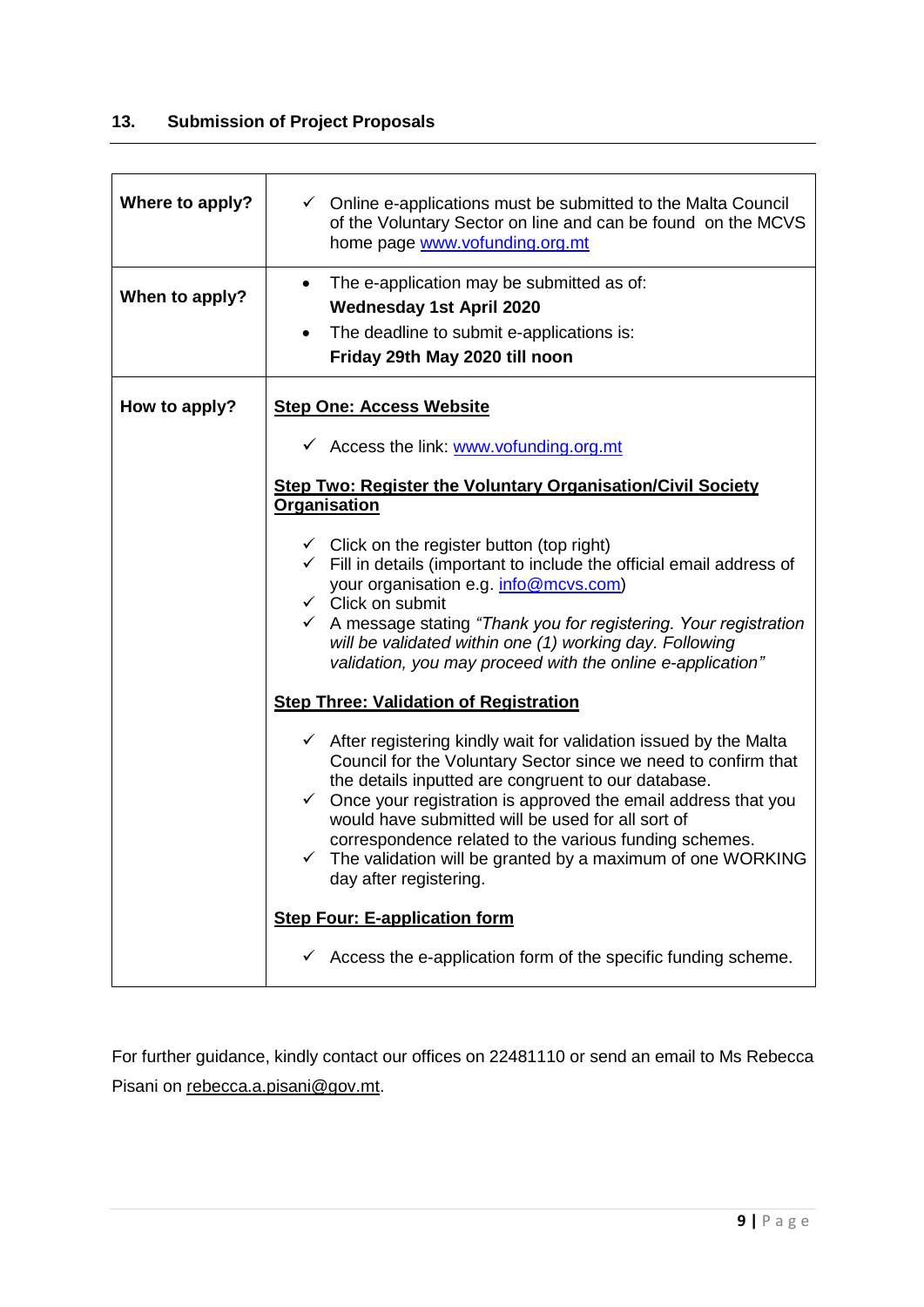| <b>Type of Flight</b> | <b>Mean Amount</b> |
|-----------------------|--------------------|
| Region 1              | € 220.00           |
| Region 2              | € 230.00           |
| Region 3              | € 230.00           |
| Region 4              | € 250.00           |
| Region 5              | € 300.00           |
| Region 6              | €400.00            |

| <b>Region</b> | <b>Major Airports</b>                                                                                    |
|---------------|----------------------------------------------------------------------------------------------------------|
| Region 1      | Catania, Rome, Tripoli, Athens, Bologna                                                                  |
| Region 2      | Reggio, Sofia, Verona, Marseille, Milan,<br>Budapest, Lyons, Zurich, Istanbul, Geneva,<br>Vienna, Munich |
| Region 3      | Stuttgart, Prague, Frankfurt, Madrid                                                                     |
| Region 4      | Paris, Dusseldorf, Brussels, Berlin,<br>Amsterdam, Hamburg, London Heathrow,<br><b>London Gatwick</b>    |
| Region 5      | Copenhagen, Birmingham, Manchester,<br>Dublin                                                            |
| Region 6      | Inter-connecting Flights                                                                                 |

 4 In the case that the country where the meeting was held is not included in the above table kindly contact our offices to provide further assistance in calculations needed.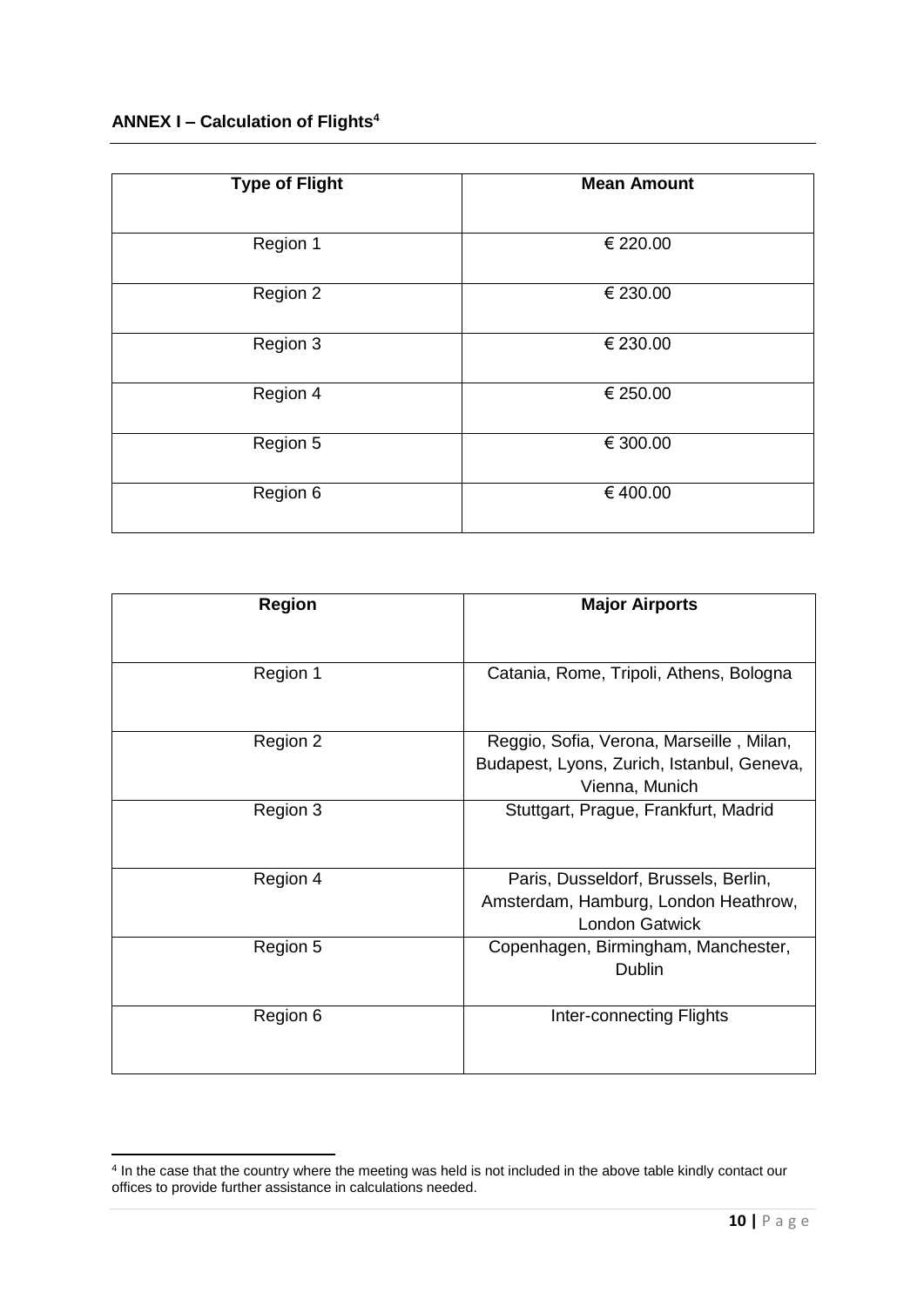## **ANNEX II – Per Diem Allowances**

The applicable daily rates of subsistence allowances (per diem allowances) are calculated to cover complete periods of 24 hours and are fixed for countries to which public officers may be sent for duty visits. The per diem allowance covers accommodation costs and subsistence allowance in respect of breakfast and two main meals, local travel, telecommunications and all other incidental and sundry expenses.

The applicable per diem allowances are set as follows (equivalent to Class B in the Public Service as per MF Circular 201/92/B dated 18th October 2017):

#### **RATES: Per Diem Allowance for Duty Travel Overseas**

| <b>COUNTRY</b>            | €   |
|---------------------------|-----|
| <b>ALBANIA</b>            | 162 |
| <b>AUSTRIA</b>            | 203 |
| <b>BELGIUM</b>            | 218 |
| BOSNIA and HERZEGOVINA    | 143 |
| <b>BULGARIA</b>           | 204 |
| <b>CROATIA</b>            | 162 |
| <b>CYPRUS</b>             | 214 |
| <b>CZECH REPUBLIC</b>     | 207 |
| <b>DENMARK</b>            | 243 |
| <b>ESTONIA</b>            | 163 |
| <b>FINLAND</b>            | 220 |
| <b>FRANCE</b>             | 221 |
| <b>GEORGIA</b>            | 178 |
| <b>GERMANY</b>            | 187 |
| <b>GREECE</b>             | 200 |
| <b>HUNGARY</b>            | 200 |
| <b>ICELAND</b>            | 314 |
| <b>IRELAND</b>            | 229 |
| <b>ISRAEL</b>             | 325 |
| <b>ITALY</b>              | 207 |
| LATVIA                    | 190 |
| <b>LITHUANIA</b>          | 165 |
| <b>LUXEMBOURG</b>         | 213 |
| <b>MONACO</b>             | 269 |
| <b>MONTENEGRO</b>         | 121 |
| <b>NETHERLANDS</b>        | 237 |
| <b>NORWAY</b>             | 248 |
| <b>POLAND</b>             | 195 |
| <b>PORTUGAL</b>           | 184 |
| <b>ROMANIA</b>            | 200 |
| <b>RUSSIAN FEDERATION</b> | 226 |
| <b>SERBIA</b>             | 142 |
| <b>SLOVAKIA</b>           | 185 |
| <b>SLOVENIA</b>           | 162 |
| <b>SPAIN</b>              | 191 |
| <b>SWEDEN</b>             | 231 |
| SWITZERLAND               | 313 |
| <b>TURKEY</b>             | 200 |
| <b>UKRAINE</b>            | 261 |
| <b>UNITED KINGDOM</b>     | 248 |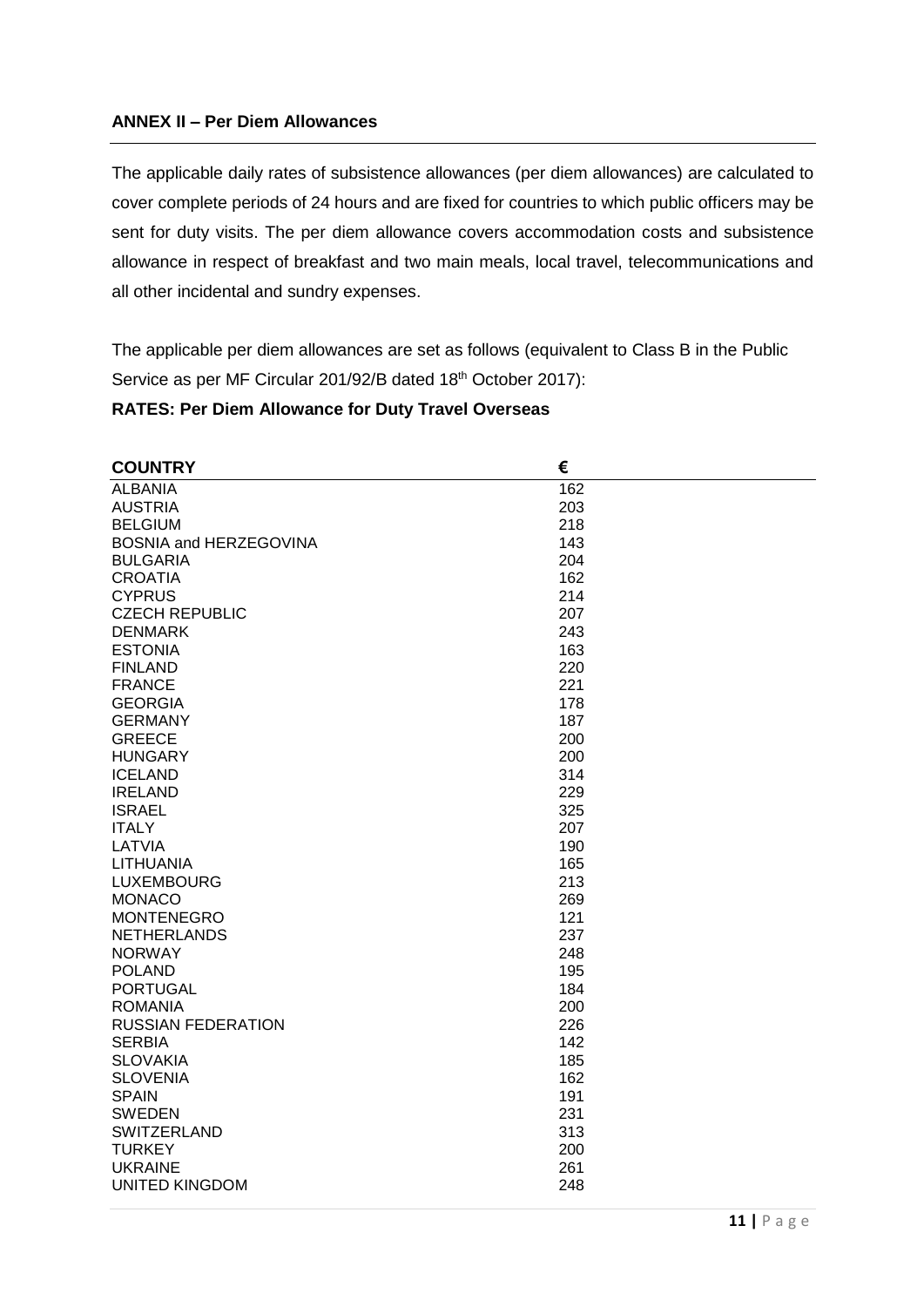# **ANNEX III – Expenses Sheets**

|                | $\mathsf{A}$                                                                                                                                    | $\mathbf{B}$           | C                        | D                                       | E.                       | F                        | G                                      | H                        |                                 |                              |
|----------------|-------------------------------------------------------------------------------------------------------------------------------------------------|------------------------|--------------------------|-----------------------------------------|--------------------------|--------------------------|----------------------------------------|--------------------------|---------------------------------|------------------------------|
| 1              | <b>ACTIVITY ONE:</b>                                                                                                                            |                        |                          |                                         |                          |                          |                                        |                          |                                 |                              |
| $\overline{2}$ | Reference<br>Number[1]                                                                                                                          | Item of<br>Expenditure | Procurement<br>Procedure | <b>Suppliers</b><br>Name <sup>[2]</sup> | Invoice<br><b>Number</b> | Receipt<br><b>Number</b> | Cheque Number/ Bank<br><b>Transfer</b> | <b>NET Amount</b><br>(€) | VAT/other<br>taxes $(\epsilon)$ | Total<br>Amount $(\epsilon)$ |
| 3              | 1a                                                                                                                                              |                        |                          |                                         |                          |                          |                                        |                          |                                 |                              |
| 4              | 1b                                                                                                                                              |                        |                          |                                         |                          |                          |                                        |                          |                                 |                              |
| 5.             |                                                                                                                                                 |                        |                          |                                         |                          |                          |                                        |                          |                                 |                              |
| 6              |                                                                                                                                                 |                        |                          |                                         |                          |                          |                                        |                          |                                 |                              |
| 7              |                                                                                                                                                 |                        |                          |                                         |                          |                          |                                        |                          |                                 |                              |
| 8              |                                                                                                                                                 |                        |                          |                                         |                          |                          |                                        | Total                    |                                 |                              |
| 9              |                                                                                                                                                 |                        |                          |                                         |                          |                          |                                        |                          |                                 |                              |
| 10             | [1] This number should be written on the receipt, bank transaction and any other proof of affiliation that is attached to the application form. |                        |                          |                                         |                          |                          |                                        |                          |                                 |                              |
| 11             | [2] Name of the company/supplier from where the item of expenditure was procured.                                                               |                        |                          |                                         |                          |                          |                                        |                          |                                 |                              |
| 12             |                                                                                                                                                 |                        |                          |                                         |                          |                          |                                        |                          |                                 |                              |
| 13             |                                                                                                                                                 |                        |                          |                                         |                          |                          |                                        |                          |                                 |                              |

### **Figure 1: Excel sheet 1 for Action 1 to include declared expenses and all relevant documentation for Affiliation Fees**